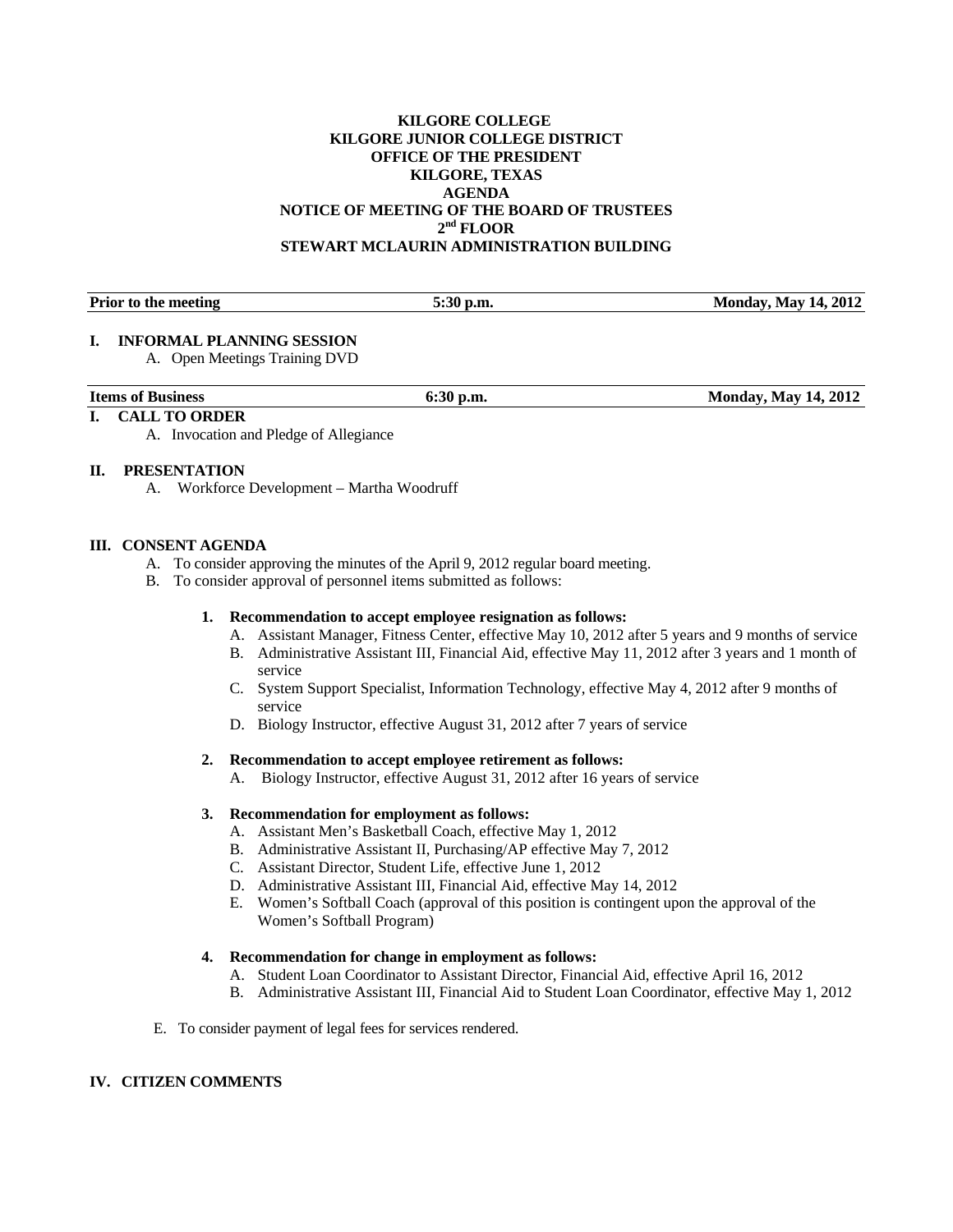# **V. ACTION ITEMS**

- A. To consider re-adopting the Kilgore College Investment Policy *Exhibit #1*
- B. To consider approval of Certificates of Completion and AAS Degree in Culinary Arts
- C. To consider approval of a Women's Softball Program
- D. To consider approval of the 2012-2013 KC Catalog
- E. To consider approval of proposed Compensation Structure for Faculty, Staff, and Upper Administration to be used in the preparation of our FY13 budget – *Exhibit #2*
- F. To consider approval of an external auditor for FY12 *Exhibit #3*

# **VI. EXECUTIVE SESSION**

law.

 Adjournment to executive session pursuant to Texas Government Code Sections 551.071 - 551.084, the Open Meetings Act, for the following purposes:

"The Board has adjourned to executive session at \_\_\_\_\_\_\_ p.m. on **May 14, 2012."** 

PERSONNEL: (Government Code 551.074)

LEGAL: (Government Code 551.071)

For the purpose of a private consultation with the Board's attorney on any or all subjects or matters authorized by

REAL ESTATE: (Government Code 551.072)

RECONVENING IN OPEN MEETING

#### **"The Board has reconvened in open session at \_\_\_\_\_\_\_\_ p.m. on May 14, 2012."**

IF, DURING THE COURSE OF THE MEETING COVERED BY THIS NOTICE, THE BOARD SHOULD DETERMINE THAT A CLOSED OR EXECUTIVE MEETING OR SESSION OF THE BOARD SHOULD BE HELD OR IS REQUIRED IN RELATION TO ANY ITEM INCLUDED IN THIS NOTICE, THEN SUCH CLOSED OR EXECUTIVE MEETING OR SESSION AS AUTHORIZED BY SECTION 551.001 ET SEQ. OF THE TEXAS GOVERNMENT CODE (THE OPEN MEETINGS ACT) WILL BE HELD BY THE BOARD AT THAT DATE, HOUR AND PLACE GIVEN IN THIS NOTICE OR AS SOON AFTER THE COMMENCEMENT OF THE MEETING COVERED BY THIS NOTICE AS THE BOARD MAY CONVENIENTLY MEET IN SUCH CLOSED OR EXECUTIVE MEETING OR SESSION CONCERNING ANY AND ALL SUBJECTS AND FOR ANY AND ALL PURPOSES PERMITTED BY SECTIONS 551.071-551.084, INCLUSIVE, OF THE OPEN MEETINGS ACT.

Should any final action, final decision, or final vote be required in the opinion of the Board with regard to any matter considered in such closed or executive meeting or session, then such final action, final decision, or final vote shall be at either:

- a. the open meeting covered by this notice upon the reconvening of this public meeting, or
- b. at a subsequent public meeting of the Board upon notice thereof, as the Board shall determine.

#### **VII. DISCUSSION ITEMS**

A. Budget Reports